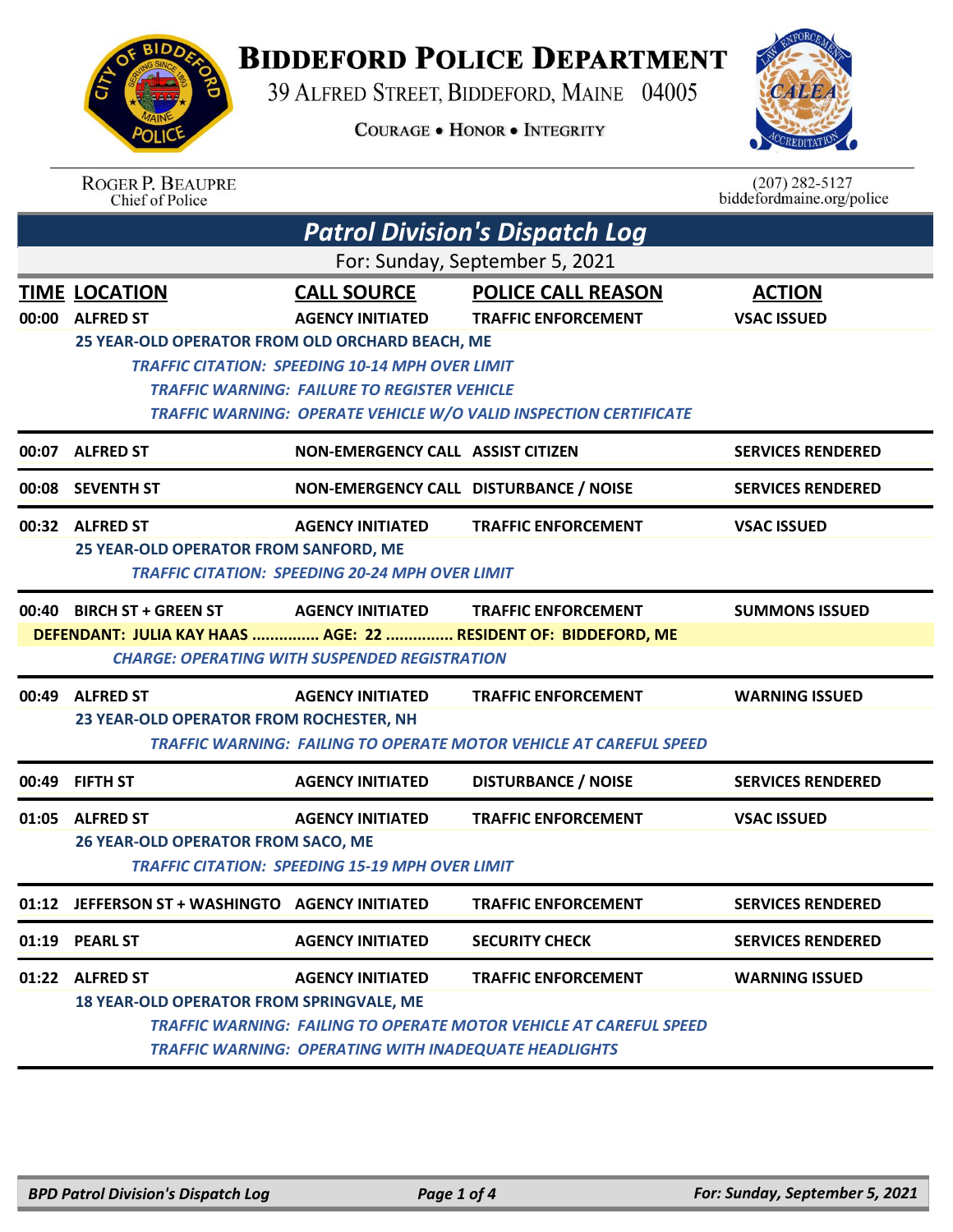|       | <b>TIME LOCATION</b><br>01:26 FOSS ST + BIRCH ST                                                 | <b>CALL SOURCE</b><br><b>AGENCY INITIATED</b>          | <b>POLICE CALL REASON</b><br><b>TRAFFIC ENFORCEMENT</b>                                              | <b>ACTION</b><br><b>SUMMONS ISSUED</b> |
|-------|--------------------------------------------------------------------------------------------------|--------------------------------------------------------|------------------------------------------------------------------------------------------------------|----------------------------------------|
|       |                                                                                                  |                                                        | DEFENDANT: THOMAS ROBERT ANDRE BERTRAND  AGE: 21  RESIDENT OF: BIDDEFORD, ME                         |                                        |
|       | <b>CHARGE: VIOLATING CONDITION OF RELEASE</b>                                                    | <b>CHARGE: OPERATING WITH SUSPENDED REGISTRATION</b>   |                                                                                                      |                                        |
|       | 01:44 ALFRED ST                                                                                  | <b>AGENCY INITIATED</b>                                | <b>OUT FOR FOLLOW UP</b>                                                                             | <b>SERVICES RENDERED</b>               |
|       | 01:53 HAZEL ST                                                                                   | <b>E-911 CALL</b>                                      | 911 MISUSE                                                                                           | <b>SERVICES RENDERED</b>               |
| 01:59 | <b>MAIN ST + JEFFERSON ST</b><br><b>48 YEAR-OLD OPERATOR FROM BIDDEFORD, ME</b>                  | <b>AGENCY INITIATED</b>                                | <b>TRAFFIC ENFORCEMENT</b><br><b>TRAFFIC WARNING: OPERATING VEHICLE WITH INADEQUATE BRAKE LIGHTS</b> | <b>WARNING ISSUED</b>                  |
| 02:00 | ALFRED ST + BIDDEFORD GAT AGENCY INITIATED<br><b>40 YEAR-OLD OPERATOR FROM KENNEBUNKPORT, ME</b> | <b>TRAFFIC CITATION: SPEEDING 20-24 MPH OVER LIMIT</b> | <b>TRAFFIC ENFORCEMENT</b>                                                                           | <b>VSAC ISSUED</b>                     |
|       | 02:34 ALFRED ST                                                                                  |                                                        | <b>NON-EMERGENCY CALL MENTAL ILLNESS CASES</b>                                                       | <b>SERVICES RENDERED</b>               |
|       | 03:54 POMERLEAU ST                                                                               | <b>NON-EMERGENCY CALL ALARM - POLICE</b>               |                                                                                                      | <b>BUILDING CHECK/SECURE</b>           |
|       | 05:12 GRANITE ST + VINCENT AVE                                                                   | E-911 CALL                                             | <b>SUSPICION</b>                                                                                     | <b>SERVICES RENDERED</b>               |
|       | 05:20 CENTER ST                                                                                  | <b>E-911 CALL</b>                                      | <b>MENTAL ILLNESS CASES</b>                                                                          | <b>SERVICES RENDERED</b>               |
|       | 06:55 WATER ST                                                                                   | <b>NON-EMERGENCY CALL CHECK WELFARE</b>                |                                                                                                      | <b>SERVICES RENDERED</b>               |
|       | 08:25 GRAHAM ST + MASON ST                                                                       | <b>RADIO</b>                                           | <b>SUSPICION</b>                                                                                     | <b>SERVICES RENDERED</b>               |
|       | 08:54 MARINER WAY                                                                                | <b>E-911 CALL</b>                                      | <b>CHECK WELFARE</b>                                                                                 | <b>SERVICES RENDERED</b>               |
|       | 08:57 ALFRED ST                                                                                  | <b>NON-EMERGENCY CALL PAPERWORK</b>                    |                                                                                                      | <b>SERVICES RENDERED</b>               |
|       | 09:48 ALFRED ST                                                                                  | NON-EMERGENCY CALL CHECK WELFARE                       |                                                                                                      | <b>REPORT TAKEN</b>                    |
|       | 09:49 HILL ST                                                                                    | <b>E-911 CALL</b>                                      | <b>CHECK WELFARE</b>                                                                                 | <b>SERVICES RENDERED</b>               |
|       | 10:09 JEFFERSON ST                                                                               |                                                        | NON-EMERGENCY CALL ARTICLES LOST/FOUND                                                               | <b>SERVICES RENDERED</b>               |
|       | 10:14 ALFRED ST                                                                                  | E-911 CALL                                             | <b>ASSAULT</b>                                                                                       | <b>REPORT TAKEN</b>                    |
|       | 10:21 ALFRED ST                                                                                  | <b>RADIO</b>                                           | ATTEMPTED/THREATENED SUICIDE REPORT TAKEN                                                            |                                        |
|       | 10:27 MAIN ST                                                                                    | <b>RADIO</b>                                           | <b>PARKING COMPLAINT</b>                                                                             | <b>PARKING TICKET ISSUED</b>           |
|       | 10:46 MAIN ST                                                                                    | NON-EMERGENCY CALL CRIMINAL MISCHIEF                   |                                                                                                      | <b>SERVICES RENDERED</b>               |
|       | 10:53 JEFFERSON ST                                                                               | <b>NON-EMERGENCY CALL SUSPICION</b>                    |                                                                                                      | <b>NEGATIVE CONTACT</b>                |
|       | 11:24 HIGH ST                                                                                    | <b>NON-EMERGENCY CALL THEFT</b>                        |                                                                                                      | <b>REPORT TAKEN</b>                    |
|       | 11:48 WASHINGTON ST                                                                              | <b>AGENCY INITIATED</b>                                | <b>COMMUNITY ENGAGEMENT</b>                                                                          | <b>SERVICES RENDERED</b>               |
|       | 12:02 WEST ST                                                                                    | <b>E-911 CALL</b>                                      | <b>CHECK WELFARE</b>                                                                                 | <b>SERVICES RENDERED</b>               |
|       | 12:13 MARINER WAY                                                                                | E-911 CALL                                             | <b>OUT FOR FOLLOW UP</b>                                                                             | <b>SERVICES RENDERED</b>               |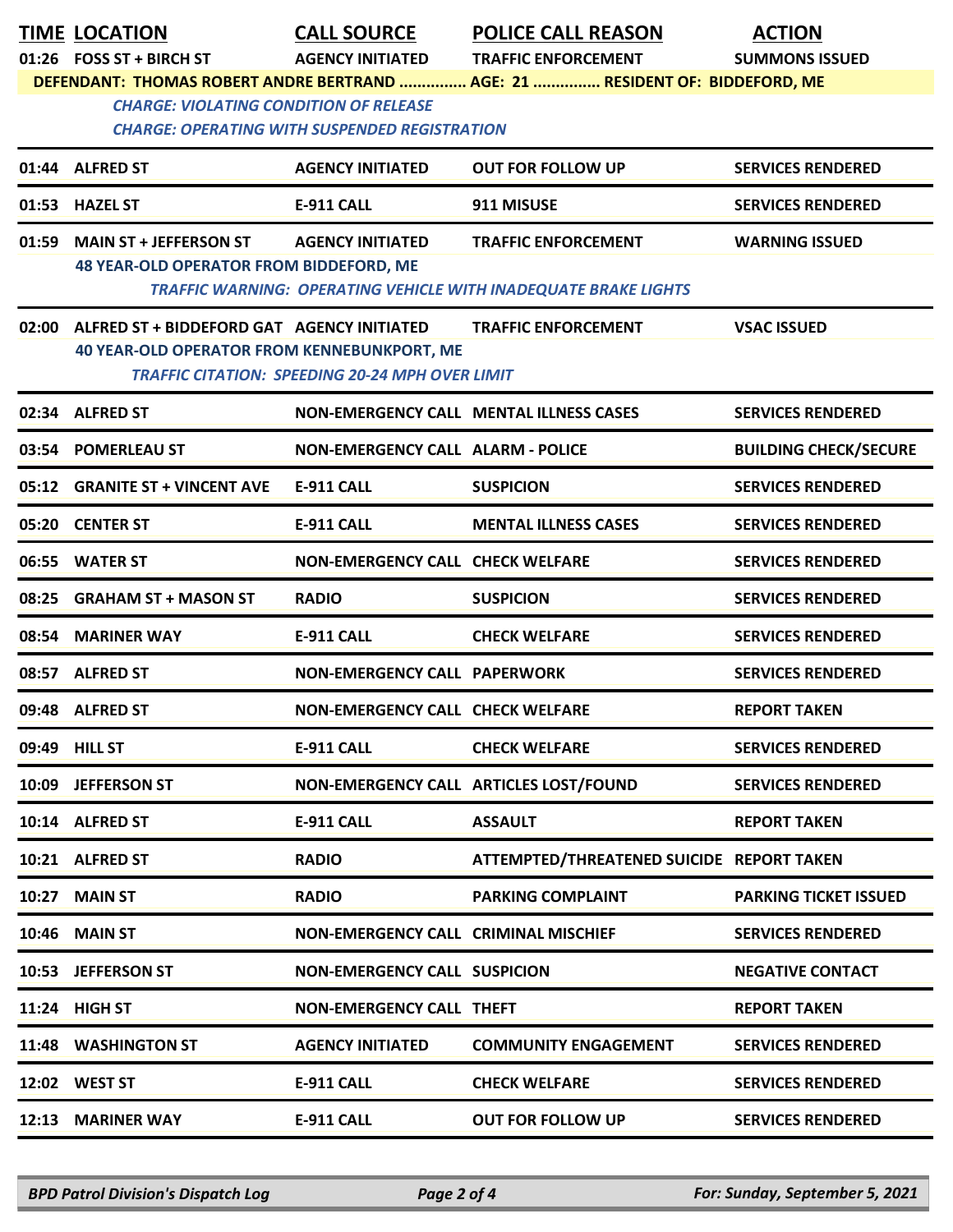|       | <b>TIME LOCATION</b><br>12:16 LESTER B ORCUTT BLVD                                   | <b>CALL SOURCE</b><br><b>E-911 CALL</b>                                           | <b>POLICE CALL REASON</b><br><b>ASSIST: SPECIALIZED RESCUE</b>                                             | <b>ACTION</b><br><b>TRANSPORT TO HOSPITAL</b> |
|-------|--------------------------------------------------------------------------------------|-----------------------------------------------------------------------------------|------------------------------------------------------------------------------------------------------------|-----------------------------------------------|
|       | 12:24 ELM ST                                                                         | NON-EMERGENCY CALL TRESPASSING                                                    |                                                                                                            | <b>WARNING ISSUED</b>                         |
|       | 12:33 WEST ST                                                                        | <b>E-911 CALL</b>                                                                 | <b>ASSIST CITIZEN</b>                                                                                      | <b>SERVICES RENDERED</b>                      |
|       | 12:40 ALFRED ST                                                                      | <b>WALK-IN AT STATION</b>                                                         | <b>ARTICLES LOST/FOUND</b>                                                                                 | <b>REPORT TAKEN</b>                           |
|       | 13:10 POOL ST + MEETINGHOUSE R E-911 CALL                                            |                                                                                   | <b>BOLO</b>                                                                                                | <b>NEGATIVE CONTACT</b>                       |
|       | 13:12 WENTWORTH ST                                                                   | NON-EMERGENCY CALL DISTURBANCE / NOISE                                            |                                                                                                            | <b>REPORT TAKEN</b>                           |
|       | 13:36 PINE ST + ELM ST                                                               | E-911 CALL                                                                        | <b>VEHICLE CRASH - EMS</b>                                                                                 | <b>REPORT TAKEN</b>                           |
|       | 13:40 GEORGE ST                                                                      | <b>NON-EMERGENCY CALL SUSPICION</b>                                               |                                                                                                            | <b>REFERRED OTHER AGENCY</b>                  |
|       | 13:53 BIRCH ST                                                                       | NON-EMERGENCY CALL MESSAGE DELIVERY                                               |                                                                                                            | <b>NEGATIVE CONTACT</b>                       |
|       | 14:02 ELM ST                                                                         | <b>NON-EMERGENCY CALL BOLO</b>                                                    |                                                                                                            | <b>NEGATIVE CONTACT</b>                       |
|       | 14:18 MARINER WAY<br>DEFENDANT: BRADFORD L PHILLIPS  AGE: 43  RESIDENT OF: WELLS, ME | <b>CHARGE: POSSESSION OF DRUG PARAPHERNALIA WITH INTENT TO USE</b>                | NON-EMERGENCY CALL VEHICLE CRASH - POLICE ONLY                                                             | <b>SUMMONS ISSUED</b>                         |
|       | 14:33 ELM ST                                                                         | <b>NON-EMERGENCY CALL SUSPICION</b>                                               |                                                                                                            | <b>SERVICES RENDERED</b>                      |
|       | 14:48 CLEAVES ST                                                                     | NON-EMERGENCY CALL HARASSMENT                                                     |                                                                                                            | <b>REPORT TAKEN</b>                           |
|       | <b>15:50 WENTWORTH ST</b>                                                            | <b>AGENCY INITIATED</b>                                                           | <b>OUT FOR FOLLOW UP</b>                                                                                   | <b>SERVICES RENDERED</b>                      |
|       | 16:07 BARRA RD                                                                       | <b>AGENCY INITIATED</b>                                                           | <b>OUT FOR FOLLOW UP</b>                                                                                   | <b>SERVICES RENDERED</b>                      |
|       | 16:13 WEST ST + GUINEA RD<br><b>60 YEAR-OLD OPERATOR FROM BIDDEFORD, ME</b>          | <b>AGENCY INITIATED</b><br><b>TRAFFIC CITATION: SPEEDING 15-19 MPH OVER LIMIT</b> | <b>TRAFFIC ENFORCEMENT</b>                                                                                 | <b>VSAC ISSUED</b>                            |
|       | 16:22 ALFRED ST                                                                      | <b>AGENCY INITIATED</b><br><b>CHARGE: DOMESTIC VIOLENCE STALKING, PRIOR DV</b>    | <b>PRISONER PROCESS/INTERVIEW</b><br>DEFENDANT: RAPHAEL PHILIP TAYLOR  AGE: 52  RESIDENT OF: BIDDEFORD, ME | <b>ARREST MADE</b>                            |
| 17:25 | <b>OCEAN AVE</b>                                                                     | <b>NON-EMERGENCY CALL ALARM - POLICE</b>                                          |                                                                                                            | <b>BUILDING CHECK/SECURE</b>                  |
| 17:35 | <b>PIERSONS LN</b>                                                                   | <b>NON-EMERGENCY CALL FIGHTS</b>                                                  |                                                                                                            | <b>SERVICES RENDERED</b>                      |
|       | 17:39 ALFRED ST                                                                      | <b>WALK-IN AT STATION</b>                                                         | <b>FRAUD / SCAM</b>                                                                                        | <b>REPORT TAKEN</b>                           |
| 18:04 | <b>MASON ST</b>                                                                      | <b>E-911 CALL</b>                                                                 | <b>ASSIST: MEDICAL W/ ENGINE</b>                                                                           | <b>REPORT TAKEN</b>                           |
|       | 18:17 ALFRED ST                                                                      | <b>WALK-IN AT STATION</b>                                                         | <b>OUT FOR FOLLOW UP</b>                                                                                   | <b>SERVICES RENDERED</b>                      |
| 19:18 | <b>CRESCENT ST</b>                                                                   | <b>NON-EMERGENCY CALL BURGLARY</b>                                                |                                                                                                            | <b>REPORT TAKEN</b>                           |
| 19:47 | <b>AMHERST ST</b>                                                                    |                                                                                   | <b>NON-EMERGENCY CALL MENTAL ILLNESS CASES</b>                                                             | <b>SERVICES RENDERED</b>                      |
| 20:09 | <b>MASON ST</b>                                                                      | <b>E-911 CALL</b>                                                                 | 911 MISUSE                                                                                                 | <b>SERVICES RENDERED</b>                      |
|       |                                                                                      |                                                                                   |                                                                                                            |                                               |